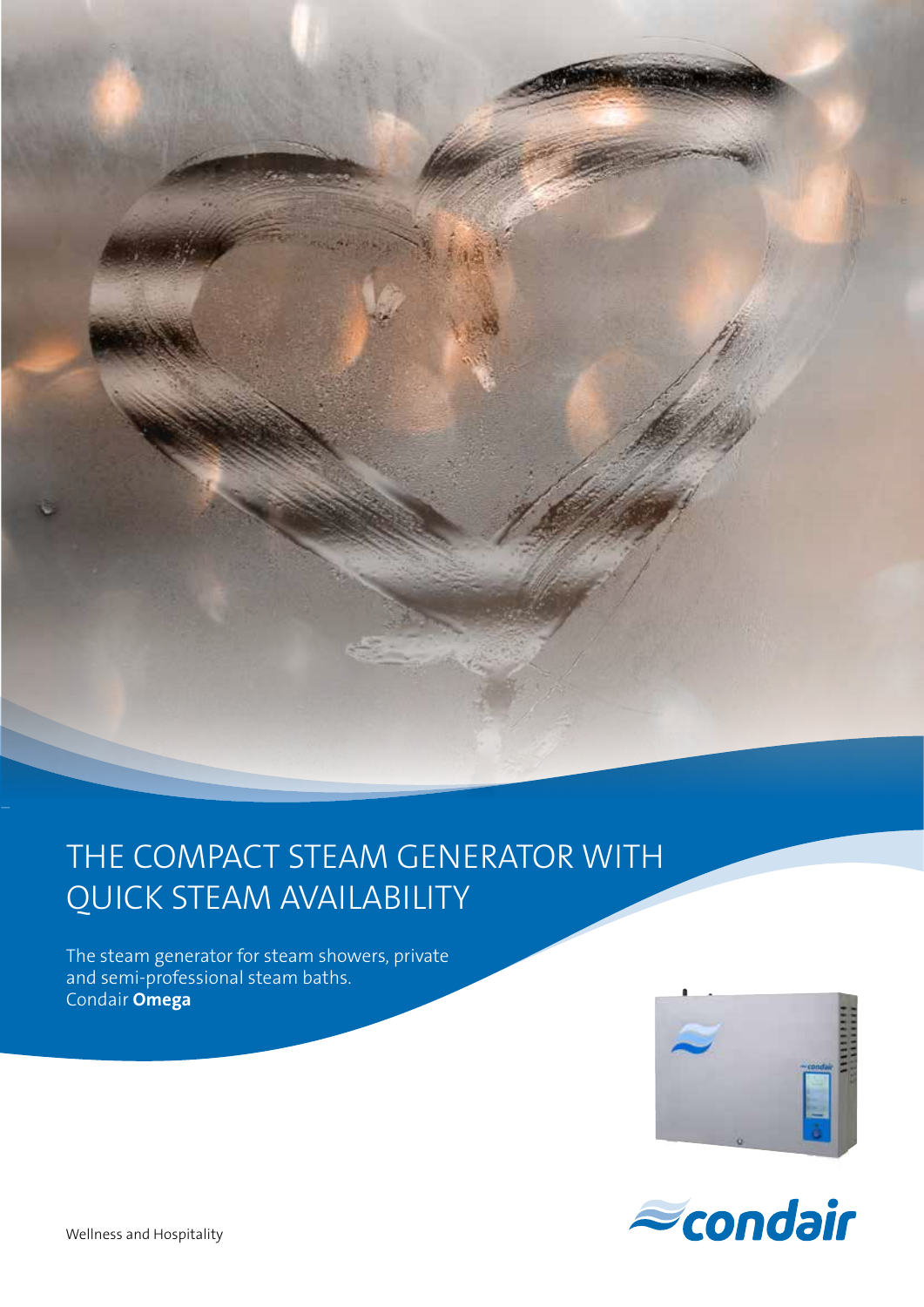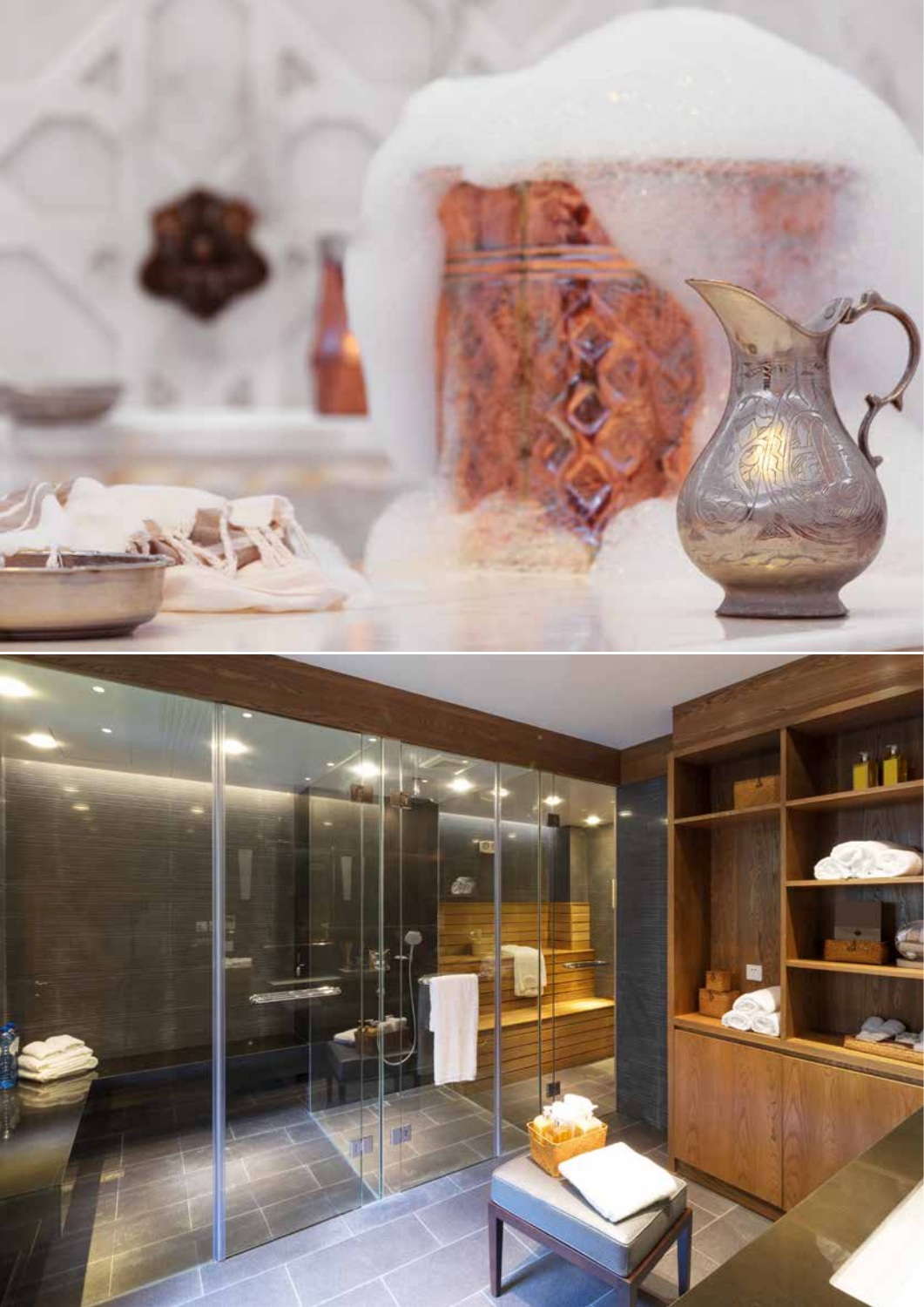# Condair **Omega**

# Compact steam generator with fast steam availability



The steam generator for steam showers, private and semi-professional steam baths.

Optionally available with integrated spa control for simultaneous and independent control of steam bath and sauna.

# **Compact construction form – reliable quality**

The Omega is the guaranty of fast steam production regardless of the quality of the water. It comes in 2 extra compact dimensions and can produce from 2 to 20 kg of steam per hour. It produces steam in less than 4 minutes from ambient temperature and the keep warm feature enables instant steam production. Maintaining the Omega is reduced to the minimum and can be fully proceeded in less than 5 minutes Chrono.

# **Device settings with integrated spa control**

The control of further functionalities for steam bath or sauna such as light, fan, fragrance, bench and wall heating, or music can be conveniently adjusted via our new integrated spa control. Thus further applications such as Caldarium, Rasul, Bio- and Fin Sauna (8kg/h) and also the control of Dual-Cabins are possible.

It is possible to control various accessories such as light, fragrance, fan, freely configurable relay. It enables managing a steam bath and a fin sauna simultaneously and independently of each other with the same display.

Operation is via a modern touch display, which is available in various versions.

Customisable display, you can upload your logo to appear on the screen.





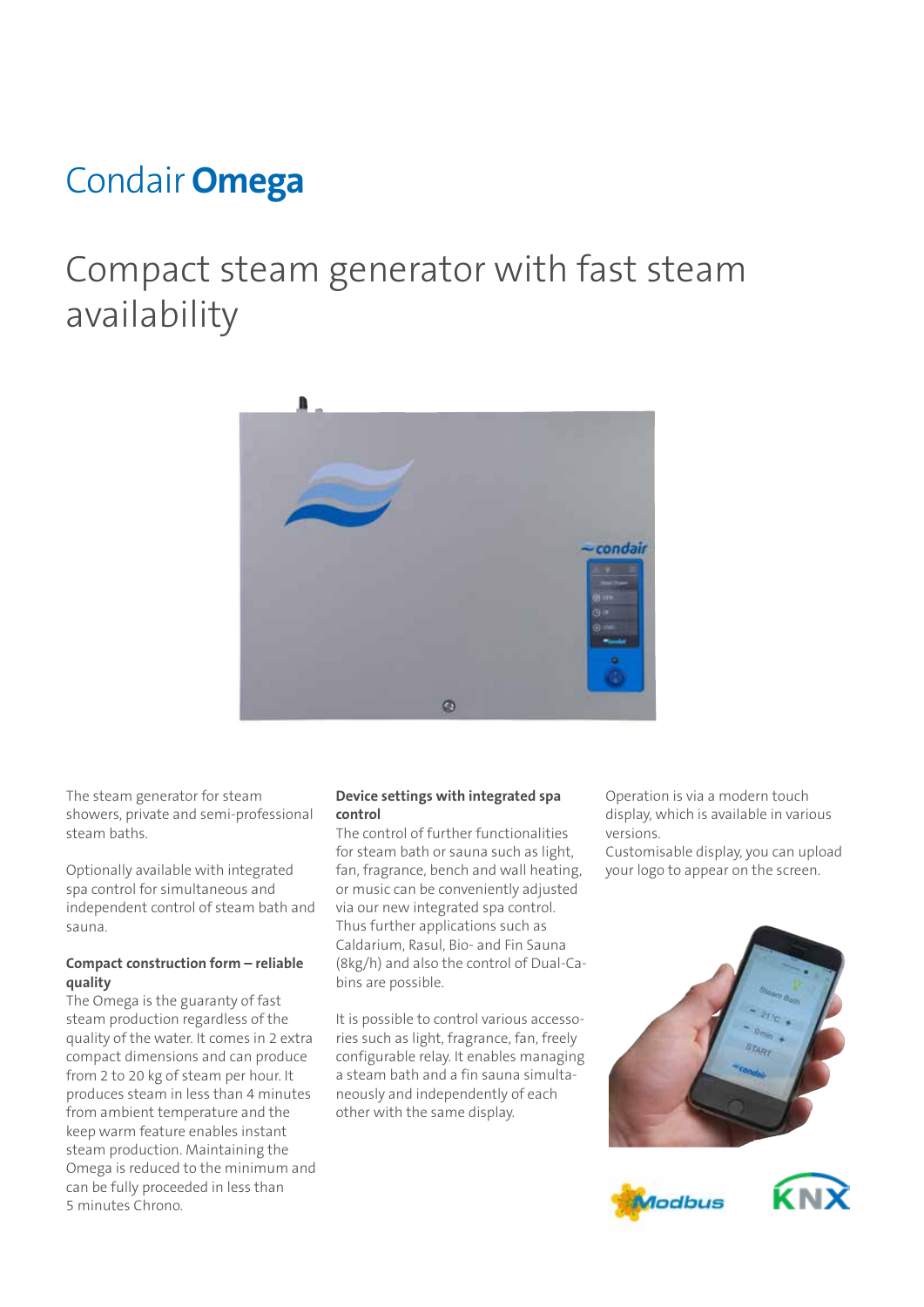



Omega small without **Display** 



Omega small with Display Omega medium with Display Omega medium without



**Display** 

#### **Modular construction – for different demands**

The 4.3 Inch touchscreen display (option) enables numerous settings and programming such as timing sessions on daily and weekly basis, automatic on/off, instant steam.

The Omega touchscreen even enables to troubleshoot the entire machine and solve any technical issue in a matter of seconds by simply following the instructions. Alternatively, for an extremely cost efficient solution, the Omega is available without display and

all settings can be adjusted via a web interface. The generator can be switched on and off using the integrated button or a deported button fitted on the steam cabin.





## **External Touch Display**

Optionally a remote touch display can be connected to the Omega steam generator. It is available as flushmounted or wall-mounted version, with only 19-mm wall oustanding. You have the choice from three standard frames: brushed tainless steel, white or black glass.

There are two different display layouts matching to the selected cover. The cleverly designed magnetic frame construction, however, also allows steam bath builders to individualize the fitting with a material of the customer's liking.

#### **Fill and drain sideway**

Space is always an issue, therefore each model of the Omega can be ordered with the option where the filling and draining of the water are sideway of the Omega. Thus, the Omega can be installed e.g. beneath a bench. To secure a proper fitting of the unit we recommend the floor mounting kit [1]. All these options can be added.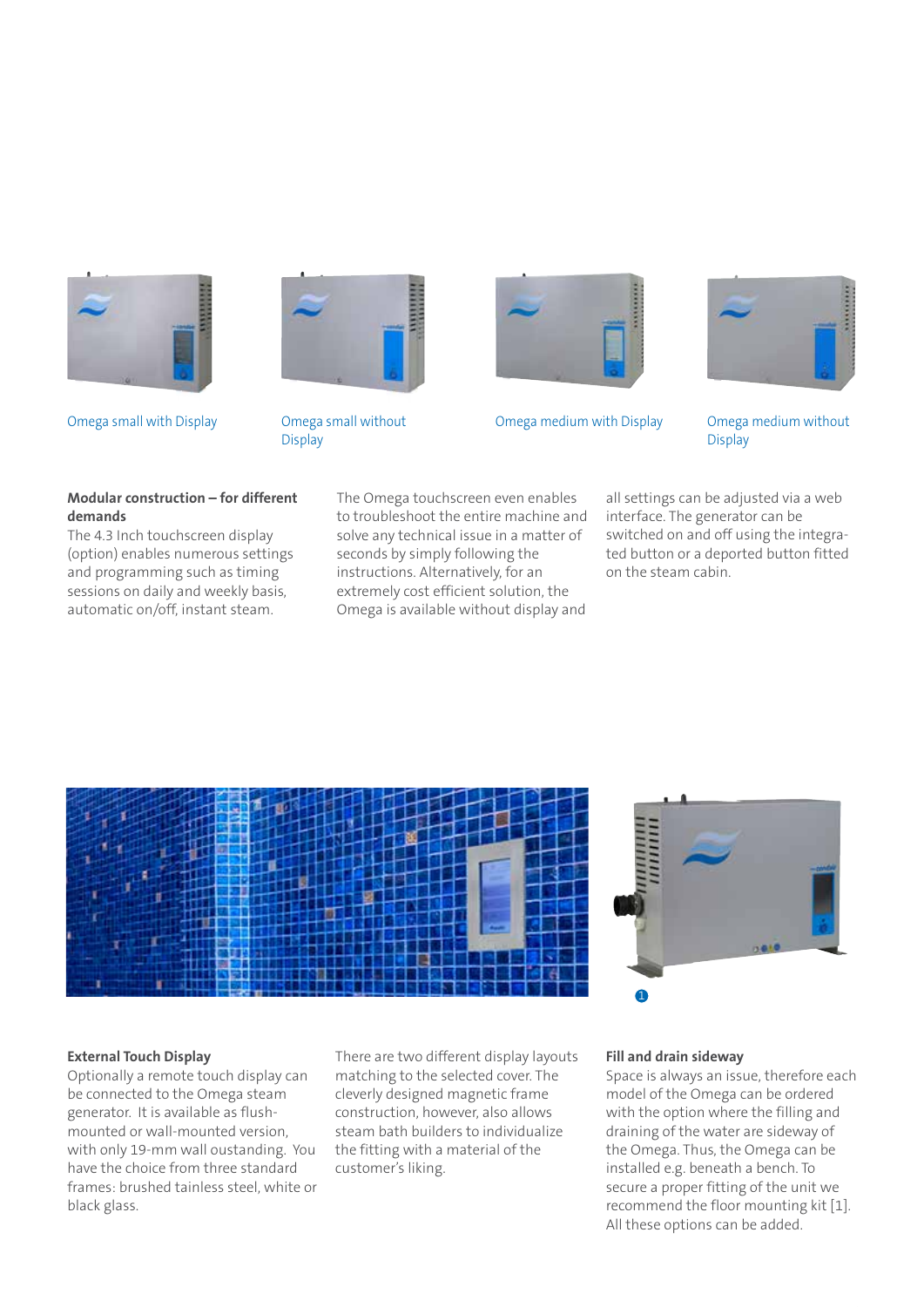

Power supply [1] Control board [2] Powder coated housing [3] Spa Control [4]



### **Hybrid control**

Heating elements are controlled by relay and semiconductor. This extends the lifespan substantially and increases the reliability.



#### **Interface**

Ethernet interface for the individual device programming and for software updates.



#### **Waterseperation**

The water cup seperates the freshwater from the sewage. So a contimination of the water is impossible. The steam generator can be connected to the input water line without the need for a disconnector.



The filter cartridge and the fragrance pump can be fixed to the practical **wallstand** and the perfum bottle can attached safely.

### **Filter cartridge**

- can be ordered optional
- is mounted outside the device
- reduces maintenance because of less calcification at the heating rods inside the device
- connection 3/8 inch
- acoustic and visuell indication to signal if the replacement of cartridge is needed